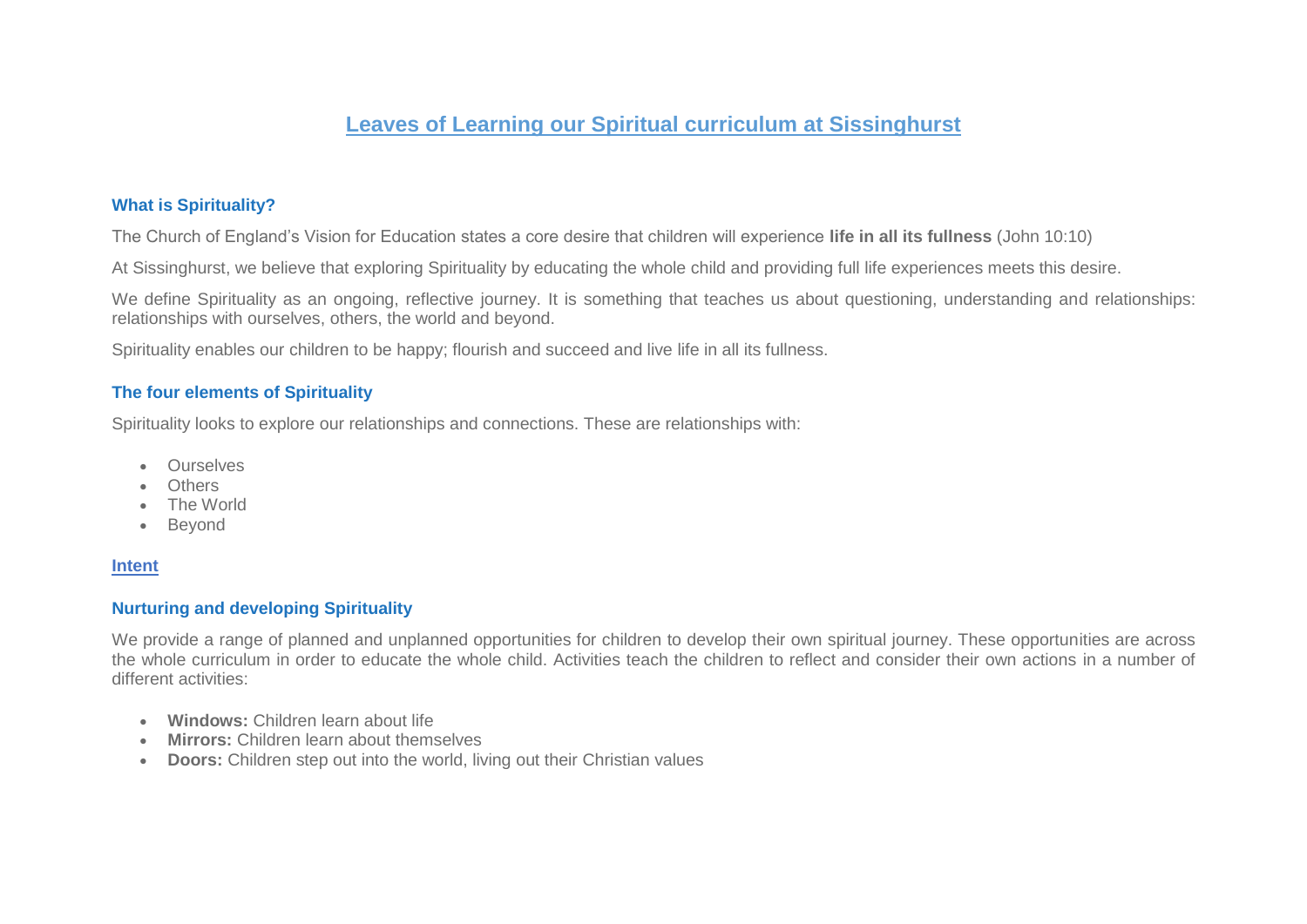We are keen to provide a 'Sissinghurst offer' of spiritual development activities. We have developed an overview of how children across school will explore and develop spirituality through windows, mirrors and doors questions. Our Leaves of Learning wraps our curriculum as God wraps his arms around His world and us all and is integrated in all aspects of our curriculum. Our school vision has led us to develop this unique learning experience for the children at Sissinghurst.

At Sissingurst we develop our spiritual journey through the portal of our Leaves of Learning. Where the leaves of learning are woven into our curriculum we reflect on ourselves (mirrors), on others (windows) and what impact we can have on the wider world (doors) this gives us our Leave of Learning curriculum. Children have a Leaves for Learning passport where they can collect experiences throughout their journey with us at Sissinghurst

### **Implementation**

### **Term 1 – Kindness**

*Spiritual learners become increasingly aware of the concept of others – a growing empathy, concern and compassion for how to treat others. Spiritual learners reflect on how their values and principles affect their relationships with others*

Working with others to understand healthy relationships and know how to be a good friend and citizen in our school and beyond.

|                                       | EYFS - Year 2                      | Year 3-4                              | Year 5 - 6                         |
|---------------------------------------|------------------------------------|---------------------------------------|------------------------------------|
| <b>Mirrors</b>                        | Children draw pictures and discuss | Why do people ignore others when      | Learning about how others are not  |
| Learning from life: understanding     | answers to the question "What      | they need help? Is being a good       | good friends - trafficking, online |
| an inner meaning of self and          | makes a good friend?" Why are my   | friend easy? Why do we sometimes      | bullying, racism.                  |
| identity - critical reasoning and big | friends important to me? What do I | hurt the feelings of our friends? How | Exploring the role of Christian    |
| questions                             | like in my friends? How my friends | sincerely can I care for those who    | reformers in combating slavery in  |
|                                       | make me feel? How do I look after  | may be in need but I have never       | the past (and today)               |
|                                       | my friends and family?             | met? Why should we care for them?     | <b>Black History Month</b>         |
|                                       |                                    | Will we ever live in a world without  |                                    |
|                                       |                                    | fighting? What responsibilities do I  |                                    |
|                                       |                                    | have for others?                      |                                    |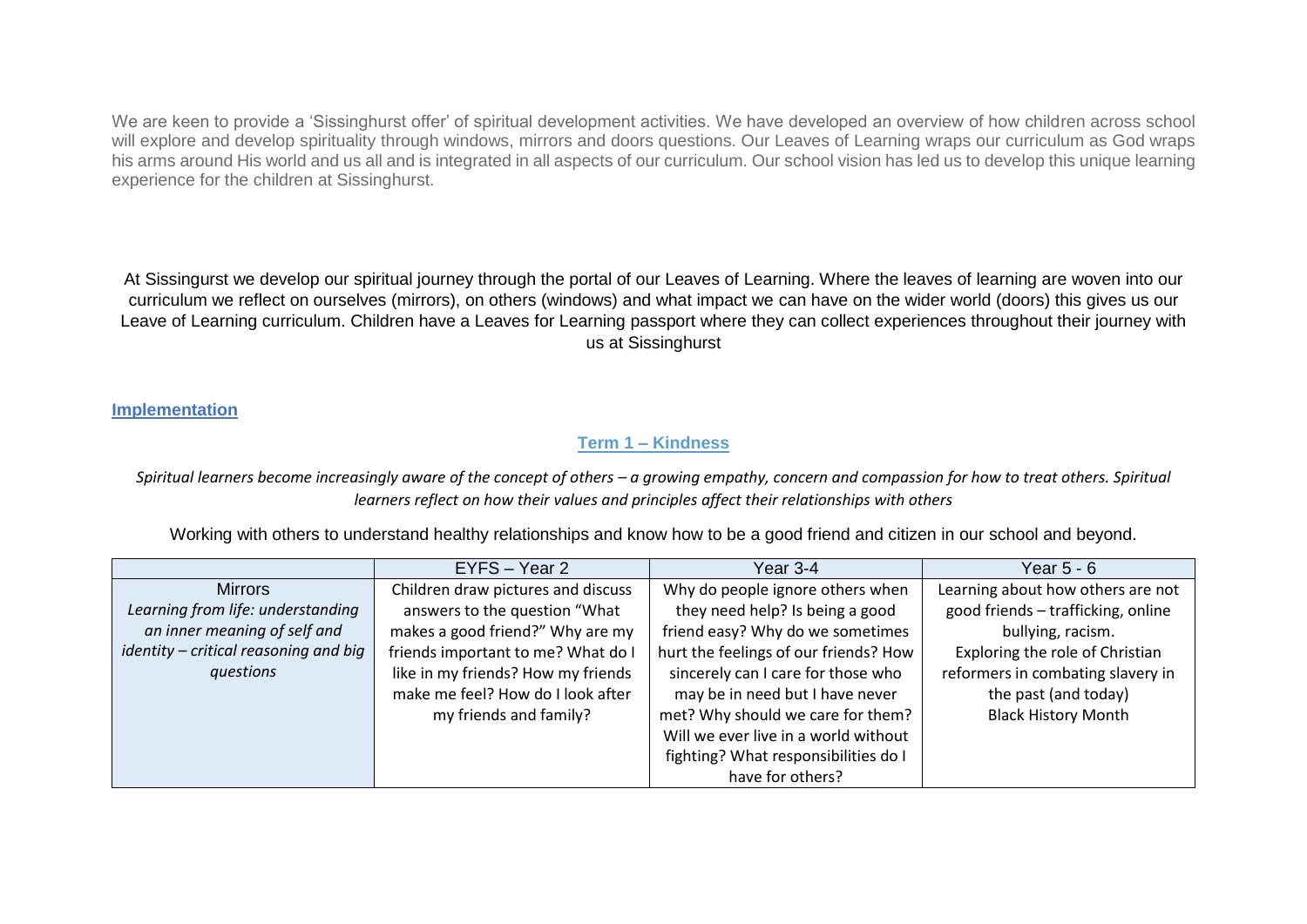| Windows                                                                                                                                               | Why do people bully others? How do    | Reading parables and the teachings    | Exploring the question: Can charities |
|-------------------------------------------------------------------------------------------------------------------------------------------------------|---------------------------------------|---------------------------------------|---------------------------------------|
| Learning about life: providing                                                                                                                        | I treat others? Do I treat other      | of Jesus, e.g. Good Samaritan,        | change the world? Is it better to     |
| openings for spiritual development                                                                                                                    | people in the same way? Should I      | Sermon on the mount Reflection on     | please oneself first: or others? Why  |
| through an exploration of identity                                                                                                                    | treat everyone in the same way?       | stories, such as "If the world were a | do people have to suffer? What is     |
| and personal values                                                                                                                                   | Should I treat my friends differently | village"                              | pain? Is there such a thing as a bad  |
|                                                                                                                                                       | to others? Why do we fight and        | Learning about how others in our      | person? What is worth striving for?   |
|                                                                                                                                                       | argue? Should we always be loyal to   | community show friendship.            | Why isn't life always fair? Is being  |
|                                                                                                                                                       | our friends? How can I demonstrate    |                                       | fair always the right thing to do?    |
|                                                                                                                                                       | compassion?                           |                                       | Does more mean being happier?         |
| <b>Doors</b>                                                                                                                                          | Understanding that other people       | Acknowledgement and respect for       | A growing empathy with the values     |
| Learning to live life: responding as                                                                                                                  | have their own views and opinions     | the rights of others to have their    | of others and developing an           |
| a means of expressing an idea of                                                                                                                      | and may value different things to     | own deep thoughts that shape their    | understanding of the need to          |
| self: developing a personal set of                                                                                                                    | vou.                                  | inner self. A developing ability to   | appreciate them to build meaningful   |
| beliefs.                                                                                                                                              | A growing appreciation that the       | enter into discussions with others    | relationships. A growing ability to   |
|                                                                                                                                                       | views and opinions of others should   | about their values and opinions.      | express how understanding the         |
|                                                                                                                                                       | be listened to with respect whether   | How can I show friendship to others   | value of others is an important part  |
|                                                                                                                                                       | those views are similar to your own   | in my community?                      | of building meaningful relationships. |
|                                                                                                                                                       | or different. Children are taught     |                                       | Using are to capture the effects of   |
|                                                                                                                                                       | about turn taking                     |                                       | unfairness in the world.              |
|                                                                                                                                                       |                                       |                                       | Harvest Boxes for our local           |
|                                                                                                                                                       |                                       |                                       | community                             |
| <b>Beyond</b>                                                                                                                                         |                                       |                                       |                                       |
| Spiritual learners become increasingly aware of the concept of the beyond - a growing relationship with the transcendental and the ability to explore |                                       |                                       |                                       |
| experiences beyond the everyday. Spiritual learners search for meaning in their very existence and their place in the greater scheme of things        |                                       |                                       |                                       |
|                                                                                                                                                       |                                       |                                       |                                       |
| What are the big questions that have been generated from this work this term?                                                                         |                                       |                                       |                                       |
| Children should be supported to have the confidence to ask questions that have no answers and to explore their own answers to others big questions.   |                                       |                                       |                                       |

Children should be encouraged to accept others thoughts about the beyond and to listen with respect.

Thoughts about the beyond and big questions should be recorded in the class values book for this term.

See Leaves for Learning passport experiences linked to Kindness: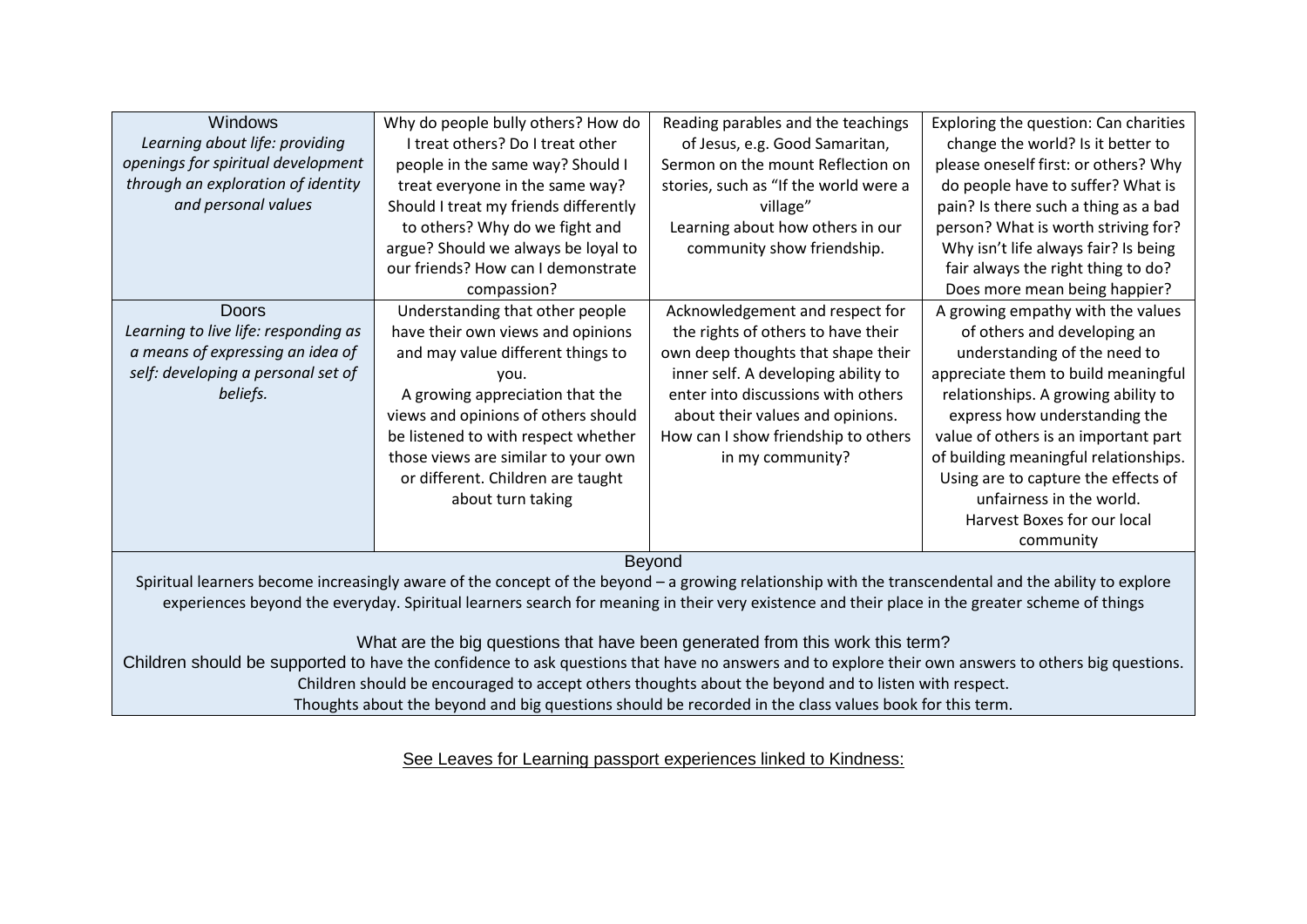# **Term 2 – Courage**

Spiritual learners become increasingly aware of the concept of self – the inner person and the way that this shapes an individual's perception of themselves *as a unique human being. Spiritual learners reflect on the relationship that they have with their sense of being a unique person.*

|                                       | EYFS - Year 2                         | Year 3-4                                | Year $5 - 6$                          |
|---------------------------------------|---------------------------------------|-----------------------------------------|---------------------------------------|
| <b>Mirrors</b>                        | I wonder questions. Picture books to  | What are feelings? Don't we deserve     | Should you respect yourself over all  |
| Learning from life: understanding     | prompt discussion and questioning     | to be happy? What should I do           | other things? Where does your         |
| an inner meaning of self and          | about what individuals like,          | about right and wrong? What do I        | identity come from? Does more         |
| identity - critical reasoning and big | recognising we don't all like the     | deserve in life? Who should I look up   | mean being happier? Is my             |
| questions                             | same things and that is ok.           | to? What type of person do I want       | understanding self a selfish          |
|                                       |                                       | to be? What difference does being       | concept? Are the opinions of my       |
|                                       |                                       | loved make? Is belief in something      | friends important to me? Are my       |
|                                       |                                       | important? What rights do I have?       | beliefs important?                    |
| Windows                               | Writing shared prayers. Drawing       | Circle time activities. Who am I?       | Creating spiritual pictures. Creating |
| Learning about life: providing        | friendship. Exploring "I love"        | What am I worth? What is right and      | pictures of who we turn to when we    |
| openings for spiritual development    | Talking about what I am good at.      | wrong? How do I decide what is          | need support.                         |
| through an exploration of identity    |                                       | right and wrong? How do we feel         | Thinking about who we can help and    |
| and personal values                   |                                       | about ourselves? Who am I? (links       | how                                   |
|                                       |                                       | to Creation unit in RE)                 |                                       |
| <b>Doors</b>                          | An evolving awareness of the          | <b>Identification of Growth Mindset</b> | The awareness of the value of         |
| Learning to live life: responding as  | concept of self as more than purely   | 'learning pit', where children are in   | reflection to explore deeper          |
| a means of expressing an idea of      | physical characteristics. A growing   | charge of their own learning. The       | responses to thoughts that help       |
| self: developing a personal set of    | realisation that being content with   | awareness that the growing              | shapes the 'inner self'. An           |
| beliefs.                              | who you are is important for          | development of a personal identity      | understanding that we express our     |
|                                       | personal happiness. Know how to       | is an important aspect of being         | personal values in the way that we    |
|                                       | apologise and to try again. Beginning | human. A growing realisation that       | approach our relationship with        |
|                                       | to recognise mistakes and how to      | an emphasis on self alone is not        | others and the world around us. The   |
|                                       | deal with them in a positive way      | sufficient as a means of living out     | ability to express an interpretation  |
|                                       |                                       | the self. An evolving sense of the      | of this verbally. Can explain my      |
|                                       |                                       | concept of identity as more than        | opinions. Discussing our religious    |
|                                       |                                       | purely physical characteristics or our  | beliefs and how we believe the        |
|                                       |                                       | likes and hobbies. Can set goals for    | world was made.                       |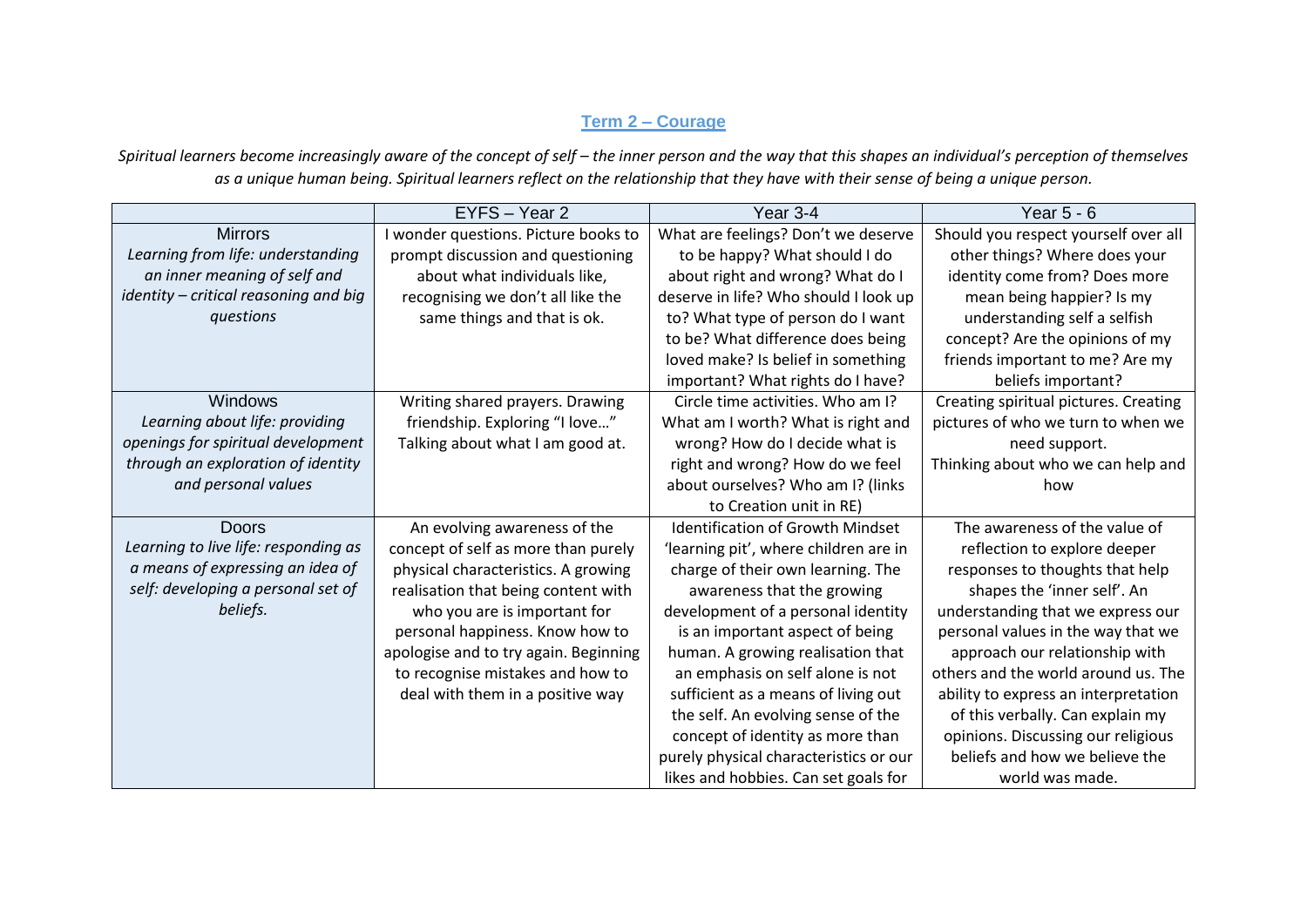|                                                                                                                                                       |  | my work and behaviour that will |  |
|-------------------------------------------------------------------------------------------------------------------------------------------------------|--|---------------------------------|--|
|                                                                                                                                                       |  | help me to progress.            |  |
| Beyond                                                                                                                                                |  |                                 |  |
| Spiritual learners become increasingly aware of the concept of the beyond – a growing relationship with the transcendental and the ability to explore |  |                                 |  |
| experiences beyond the everyday. Spiritual learners search for meaning in their very existence and their place in the greater scheme of things        |  |                                 |  |
|                                                                                                                                                       |  |                                 |  |
| What are the big questions that have been generated from this work this term?                                                                         |  |                                 |  |
| Children should be supported to have the confidence to ask questions that have no answers and to explore their own answers to others big questions.   |  |                                 |  |
| Children should be encouraged to accept others thoughts about the beyond and to listen with respect.                                                  |  |                                 |  |
| Thoughts about the beyond and big questions should be recorded in the class values book for this term.                                                |  |                                 |  |

See Leaves for Leaves for Learning passport experiences linked to Courage: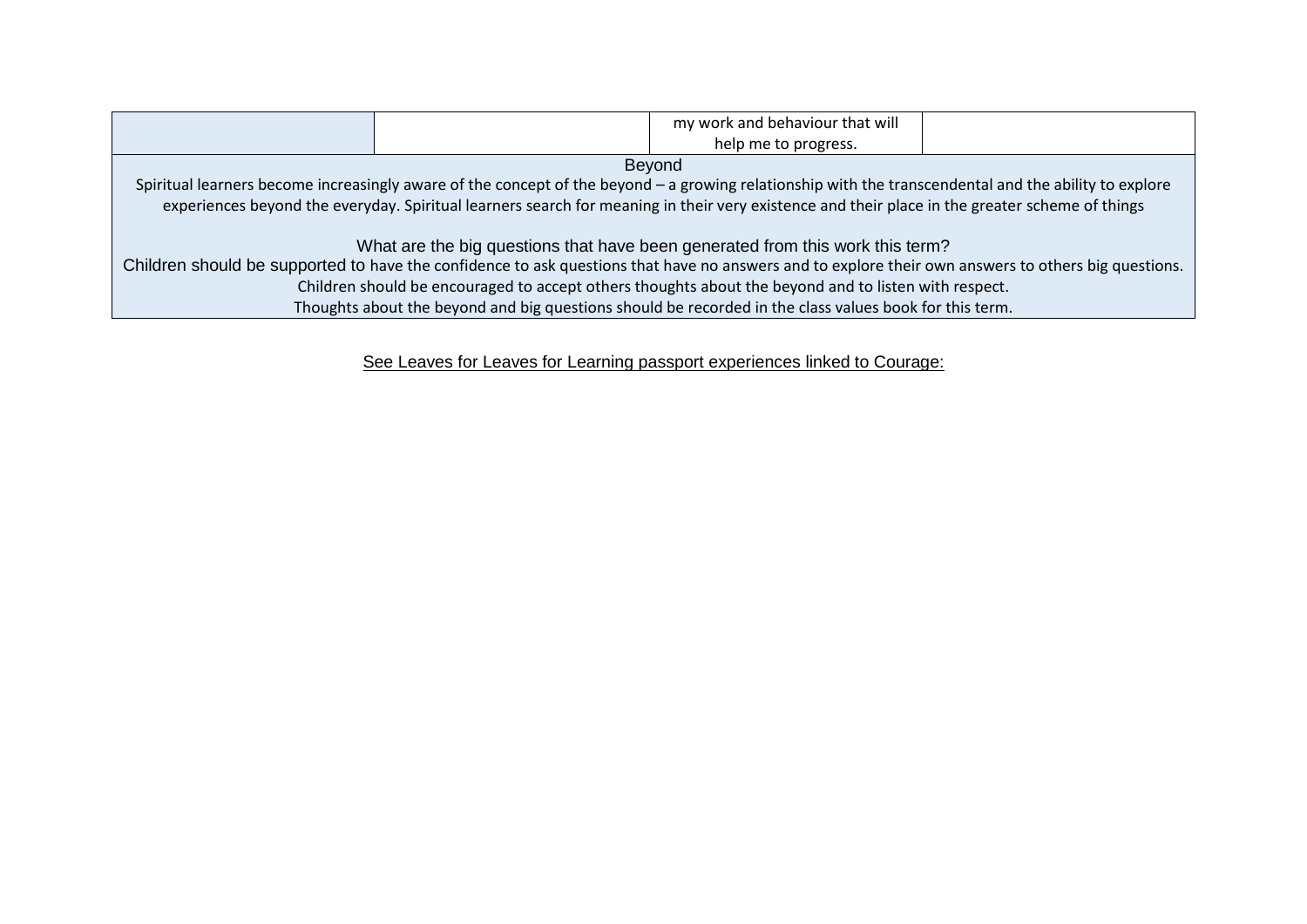# EYFS – Year 2 Year 3-4 Year 5 - 6 **Mirrors** *Learning from life: understanding an inner meaning of self and identity – critical reasoning and big questions* Windows *Learning about life: providing openings for spiritual development through an exploration of identity and personal values* Doors *Learning to live life: responding as a means of expressing an idea of self: developing a personal set of beliefs.* Beyond Spiritual learners become increasingly aware of the concept of the beyond – a growing relationship with the transcendental and the ability to explore experiences beyond the everyday. Spiritual learners search for meaning in their very existence and their place in the greater scheme of things What are the big questions that have been generated from this work this term? Children should be supported to have the confidence to ask questions that have no answers and to explore their own answers to others big questions. Children should be encouraged to accept others thoughts about the beyond and to listen with respect. Thoughts about the beyond and big questions should be recorded in the class values book for this term.

### **Term 3 – Forgiveness**

### **Term 4 – Service**

*Spiritual learners become increasingly aware of the concept of a physical and creative world – a growing relationship with beauty through the ability to respond emotionally to experiences of the wonder of the natural world and the results of human creativity. Spiritual learners explore their understanding beauty and the affect this has on their perception of and relationship with the world*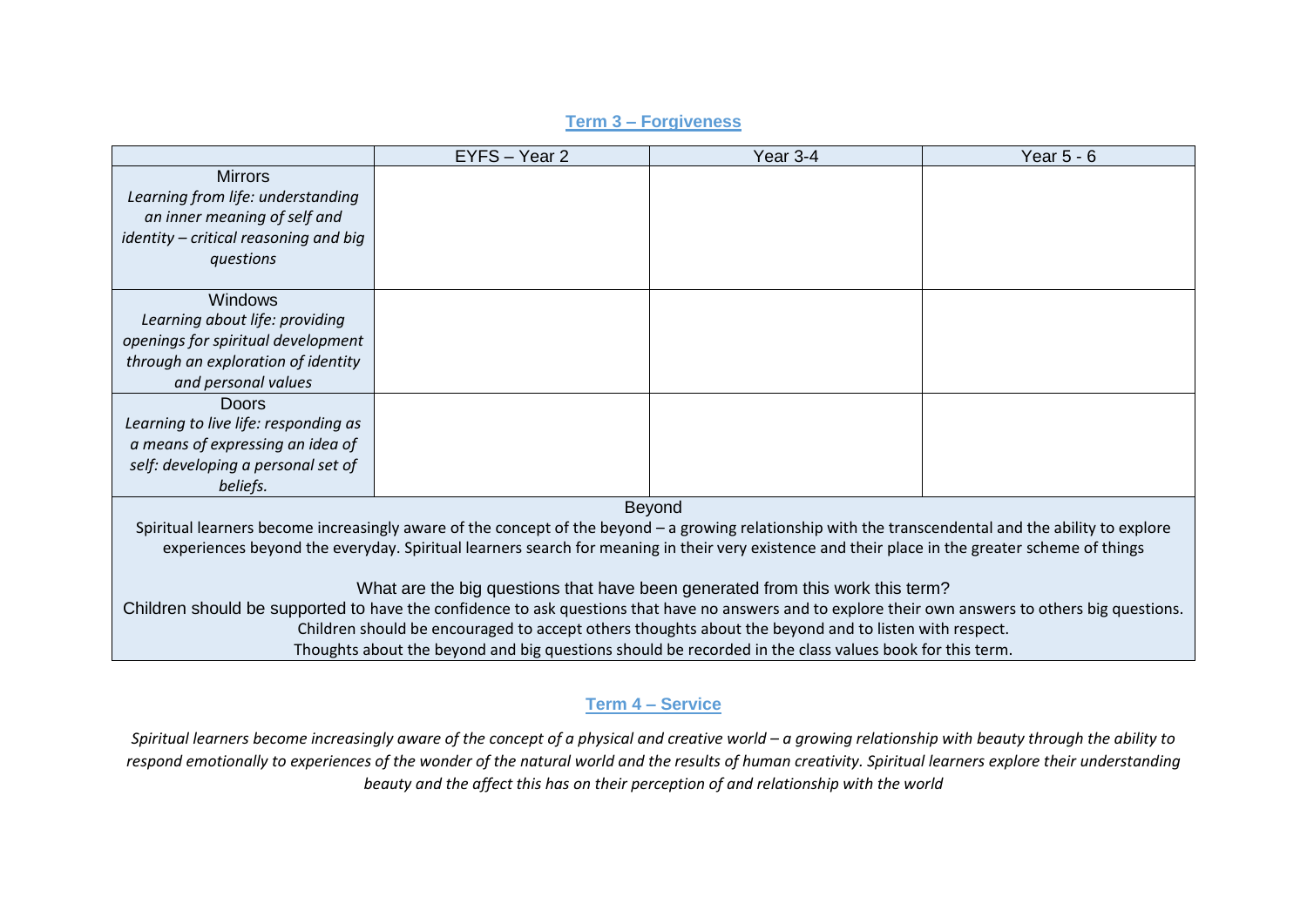|                                                                                                                                                       | EYFS - Year 2 | Year 3-4 | Year $5 - 6$ |
|-------------------------------------------------------------------------------------------------------------------------------------------------------|---------------|----------|--------------|
| <b>Mirrors</b>                                                                                                                                        |               |          |              |
| Learning from life: understanding                                                                                                                     |               |          |              |
| an inner meaning of self and                                                                                                                          |               |          |              |
| identity - critical reasoning and big                                                                                                                 |               |          |              |
| questions                                                                                                                                             |               |          |              |
|                                                                                                                                                       |               |          |              |
| <b>Windows</b>                                                                                                                                        |               |          |              |
| Learning about life: providing                                                                                                                        |               |          |              |
| openings for spiritual development                                                                                                                    |               |          |              |
| through an exploration of identity                                                                                                                    |               |          |              |
| and personal values                                                                                                                                   |               |          |              |
| Doors                                                                                                                                                 |               |          |              |
| Learning to live life: responding as                                                                                                                  |               |          |              |
| a means of expressing an idea of                                                                                                                      |               |          |              |
| self: developing a personal set of                                                                                                                    |               |          |              |
| beliefs.                                                                                                                                              |               |          |              |
| <b>Beyond</b>                                                                                                                                         |               |          |              |
| Spiritual learners become increasingly aware of the concept of the beyond – a growing relationship with the transcendental and the ability to explore |               |          |              |
| experiences beyond the everyday. Spiritual learners search for meaning in their very existence and their place in the greater scheme of things        |               |          |              |
|                                                                                                                                                       |               |          |              |
| What are the big questions that have been generated from this work this term?                                                                         |               |          |              |
| Children should be supported to have the confidence to ask questions that have no answers and to explore their own answers to others big questions.   |               |          |              |
| Children should be encouraged to accept others thoughts about the beyond and to listen with respect.                                                  |               |          |              |
| Thoughts about the beyond and big questions should be recorded in the class values book for this term.                                                |               |          |              |

**Term 5 - Environment al Stewardship and advocacy**

Within this term there is an opportunity to bud on all the leaves of learning as children work with their classes to research and environmental issue and charities who try to make a difference and then they plan how they as a class can make a difference

**Term 6 – Citizenship and Enterprise**